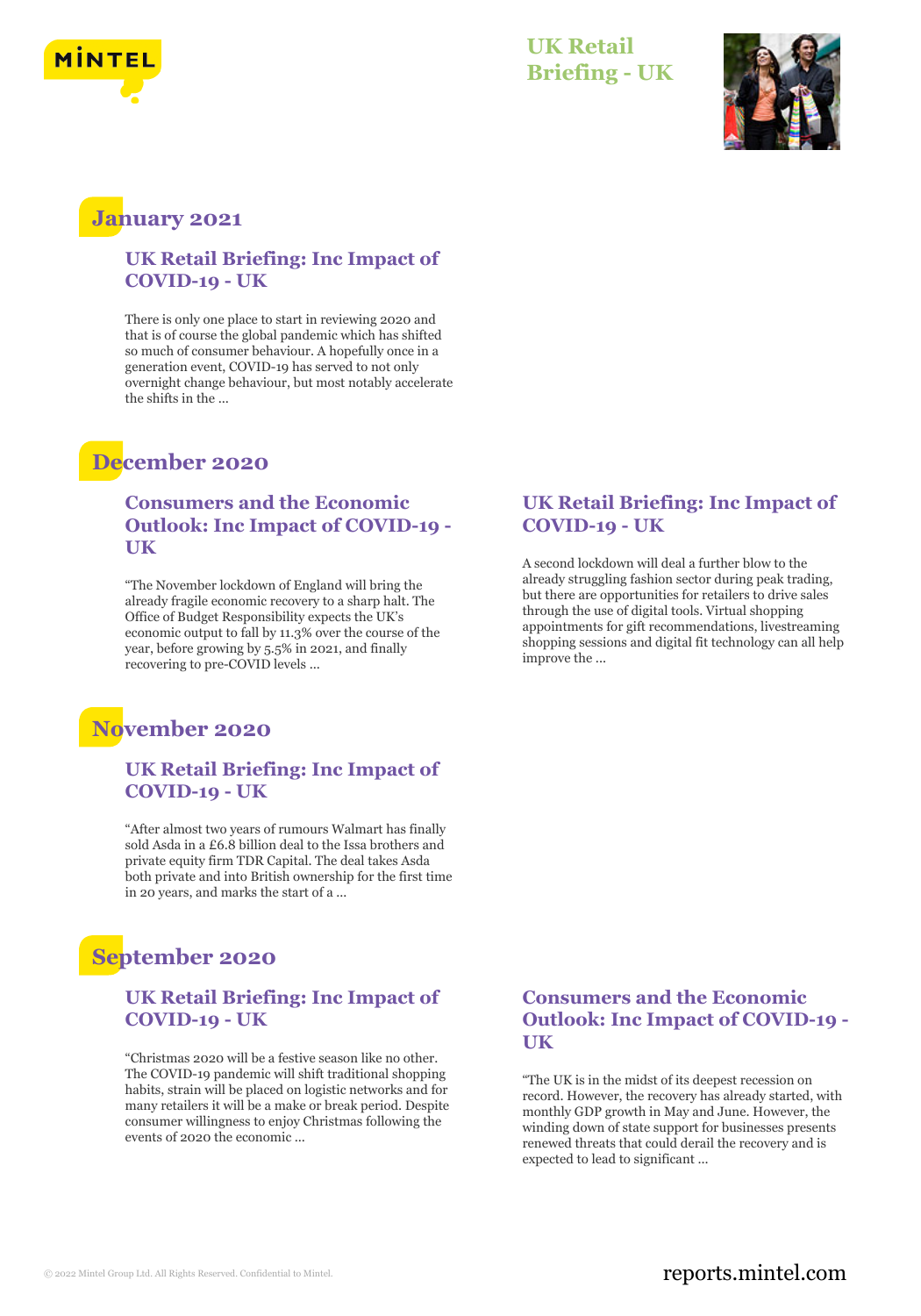

### **UK Retail Briefing - UK**



### **August 2020**

### **UK Retail Briefing: Inc Impact of COVID-19 - UK**

"Although UK retail continues to operate under the impacts of the COVID-19 pandemic, we are beginning to see a closer semblance to 'normality', with sales appearing to have slipped back from last month according to BRC numbers and increasing by 2.7% on a non-seasonally adjusted basis. Growth registered in ...

# **July 2020**

#### **UK Retail Briefing: Inc Impact of COVID-19 - UK**

"On June 15 all non-essential retail stores within the UK will once more be allowed to open their doors, subject to strict regulations.We estimate the lockdown, and the closures of non-essential stores will have cost the retail sector some £21.7 billion between March and June 2020, and with ...

# **June 2020**

### **UK Retail Briefing: Inc Impact of COVID-19 - UK**

"Retailers across a variety of sectors continue to face different challenges resulting from the COVID-19 pandemic. While the UK is one of the later countries to allow non-essential stores to reopen, stores have already had to adapt to social distancing and other safety measures but the coronavirus crisis is creating ...



### **UK Retail Briefing: Inc Impact of COVID-19 - UK**

"In less than two months COVID-19 has significantly shifted consumer behaviour, and had a seismic effect on retailers in the UK. Grocery demand has soared and the non-food sector has been dramatically impacted due to both store closures and consumers holding back non-

### **UK Retail Briefing: Inc Impact of COVID-19 - UK**

"Although footfall remained below pre-coronavirus levels in June, UK retail sales increased by 1.5% from June 2019 (ONS), as consumers made the most of their occasional shopping trips. Nevertheless, whilst nonessential retailers have been allowed to reopen since 15th June, only about half of shops have resumed activities and

### **Consumers and the Economic Outlook: Inc Impact of COVID-19 - UK**

"COVID-19 has had a profound impact on British consumers and businesses, shutting down major sections of the economy and having a serious effect on job security. As a result, consumer confidence has taken a dive, while concerns about the impact of Brexit have spiked as people consider the implications of ...